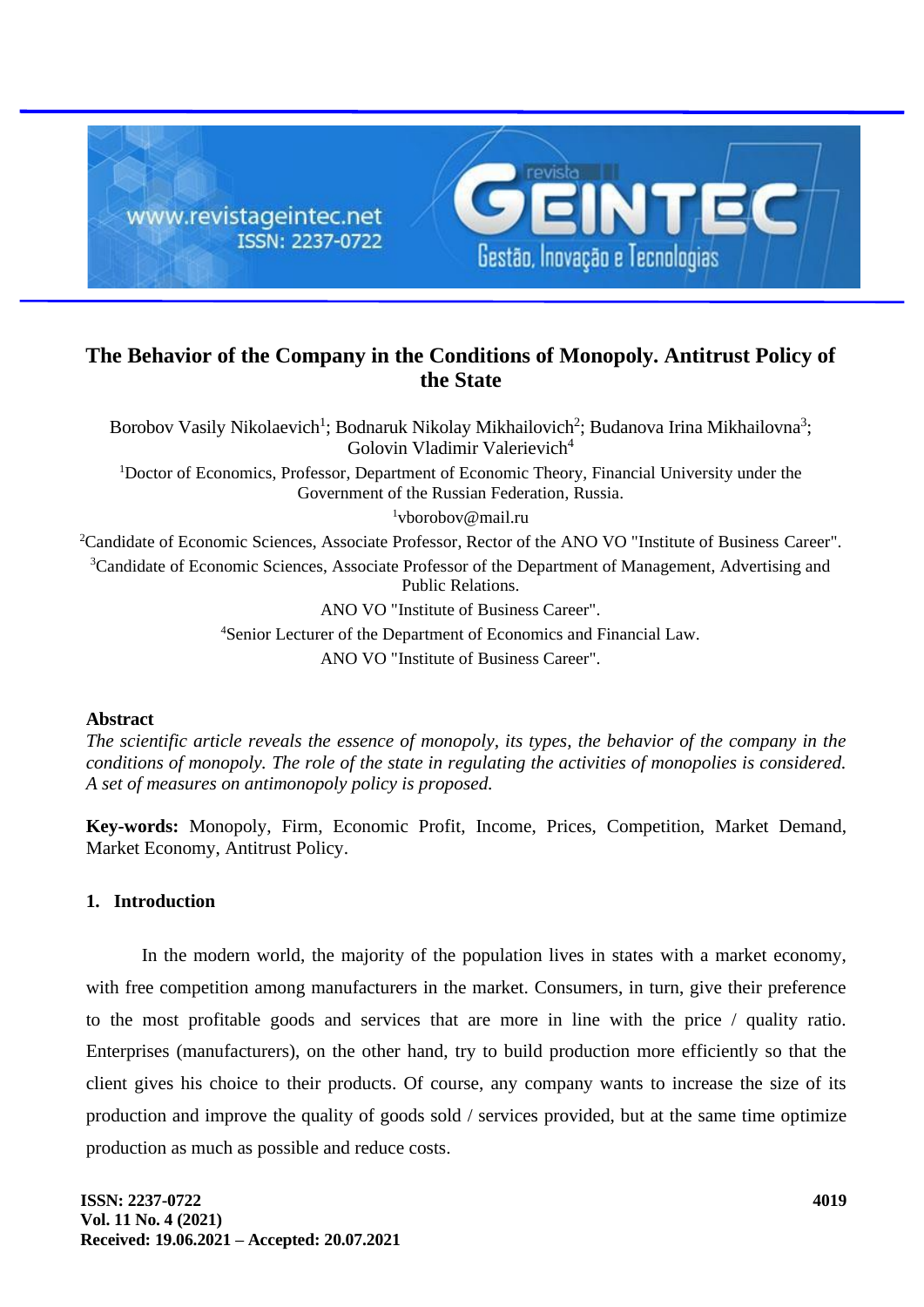The market offers a wide range of products and services of various types, posing the buyer with two important questions: does this meet my needs and how does it differ from the competitor? Therefore, of course, in a market economy, in order to obtain benefits and increase sales, the manufacturer must not only produce high-quality products, but also raise their technical level, i.e. not to produce what is already outdated and what the competitor already has. If we talk about goods, then in order to improve the technical level of products, it is often necessary to modernize equipment and production techniques, which will make this product more attractive on the market in a highly competitive market.

However, the development and high-quality functioning of a modern market economy is hampered by such a concept as monopoly. Monopoly is a market structure in which a single large company controls the production and sale of a certain type of product (or service), i.e. in such a situation, there are no conditions on the market for fair and transparent competition, since a certain market is occupied by one large company. In such conditions, it can be said that a large company imposes on society and its competitors its own and beneficial interests, regardless of the current needs and real capabilities of the consumer.

In order to maintain the high-quality functioning and future development of the market economy, the state undertakes to regulate the optimal level of competition both in the entire market as a whole and in the industry, to prevent both monopolization of markets and and the formation of the monopolies themselves. The implementation of this obligation is embodied in the measures of the antimonopoly policy of the state.

Monopoly is the most striking indicator and the most obvious manifestation of imperfect competition, and it is in the conditions of market monopolization that the very existence of competition can only be partially recognized, since competition presupposes the division of economic power, the consumer has a choice, which is impossible with the existence of a monopoly<sup>1</sup>.

One of the main functions performed and implemented by the state in a market economy is to ensure and support competition. A competitive environment and the presence of competition, in principle, are an important condition for the development of market relations. However, the formation of fair competition between producers is often hindered by monopolies and monopoly formations. Even in highly competitive countries, the monopolized market accounts for three or more percent of the gross national product (GNP).

<sup>1</sup> Microeconomics. Theory and Russian practice: textbook / group of authors: ed. A. G. Gryaznova and A. Yu. Yudanov. - 9th ed., Erased. - M .: KNORUS, 2011 .-- 374 p.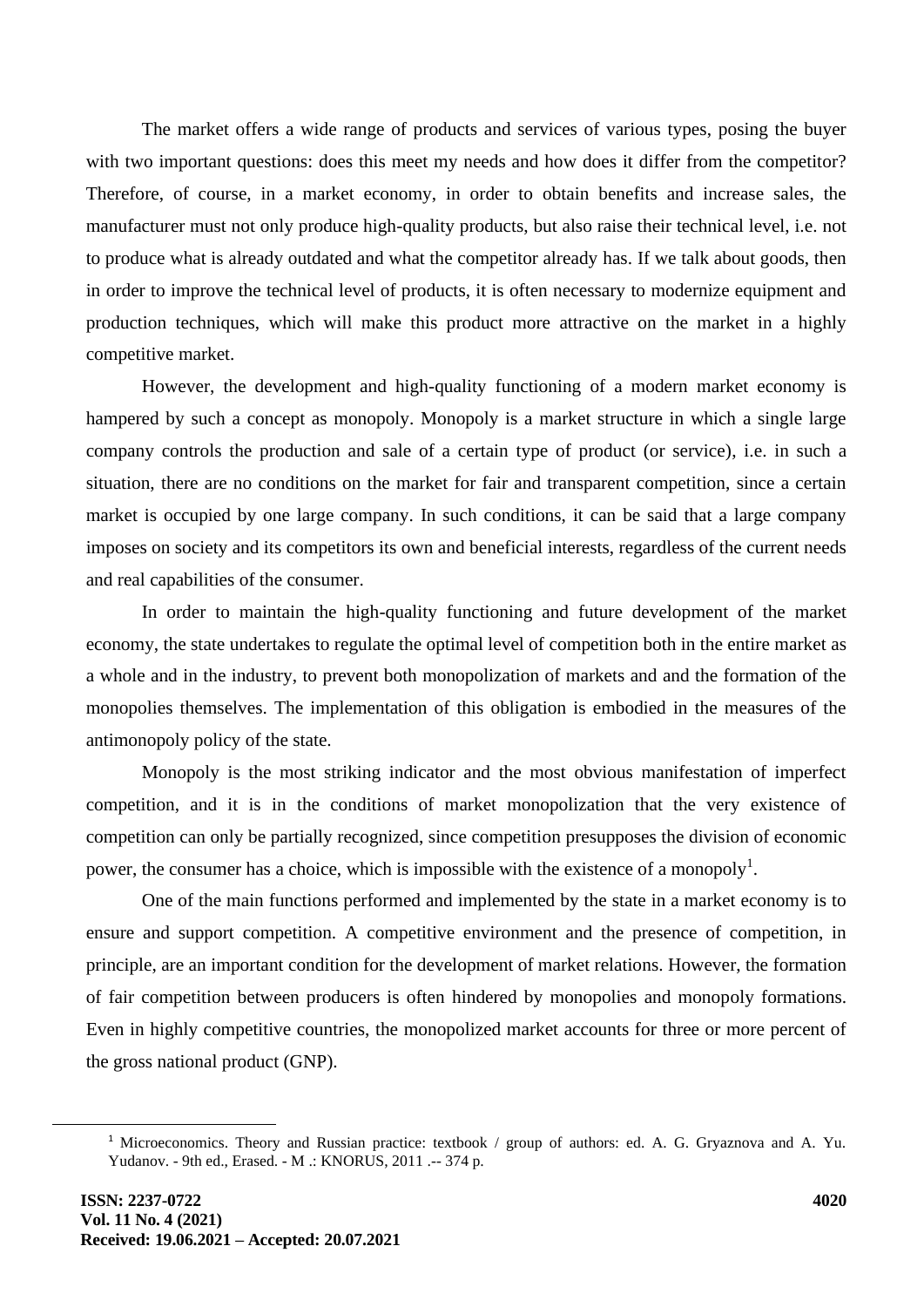The problem of market monopolization is one of the most urgent for the economy at the present time - it hinders the development of market relations in our country, where most of the monopolies belong to the oil and gas and transport industries. The impact of these industries on the economy is especially great in the context of the economic crisis. Before starting to consider the essence, measures and goals of the antimonopoly policy of the state, it is necessary to first understand the following questions: what is a monopoly, what are the disadvantages of a monopoly, why it is impossible to allow the formation of monopolies, what monopolies are there.

Monopoly is a situation in the market in which only one organization regulates the volume of supply of a product and independently determines the price of a particular type of product. Based on the definition and owning a certain theoretical basis, the following main features of any monopoly can be distinguished:

- 1. The release of products on the market is controlled by only one manufacturing company, called a monopolist.
- 2. The products manufactured by the monopolist are unique and have no analogues on the market.
- 3. Pricing in the market is completely under the control of the monopolist, since he controls the supply of goods.
- 4. The entrance to the monopolistic market is completely closed, which means that there is no competition.
- 5. In the initial classification of monopoly by type, two can be distinguished at once: ordinary monopoly and absolute monopoly. In the case of an ordinary monopoly, it is possible that another player will enter the market relatively freely and will produce and sell the same product or provide the same services.

Absolute monopoly completely excludes this option, since the concept of "absolute monopoly" means a situation in the market when a company alone and in full owns resources for the production of goods or the provision of services, being with this company out of competition. For the sake of clarity, we can give an example from the modern social life of modern Russia. Thus, PJSC Gazprom can be called an absolute monopoly on the industry market. This company has the primary and absolute right to the production and sale of natural gas. In theory, all natural gas (from the bowels of the earth) belongs to this company. There is no competition at all. Limited access to the monopoly market has a different degree, based on this, even with the secondary classification of monopolies there are three types: closed, open, natural monopolies.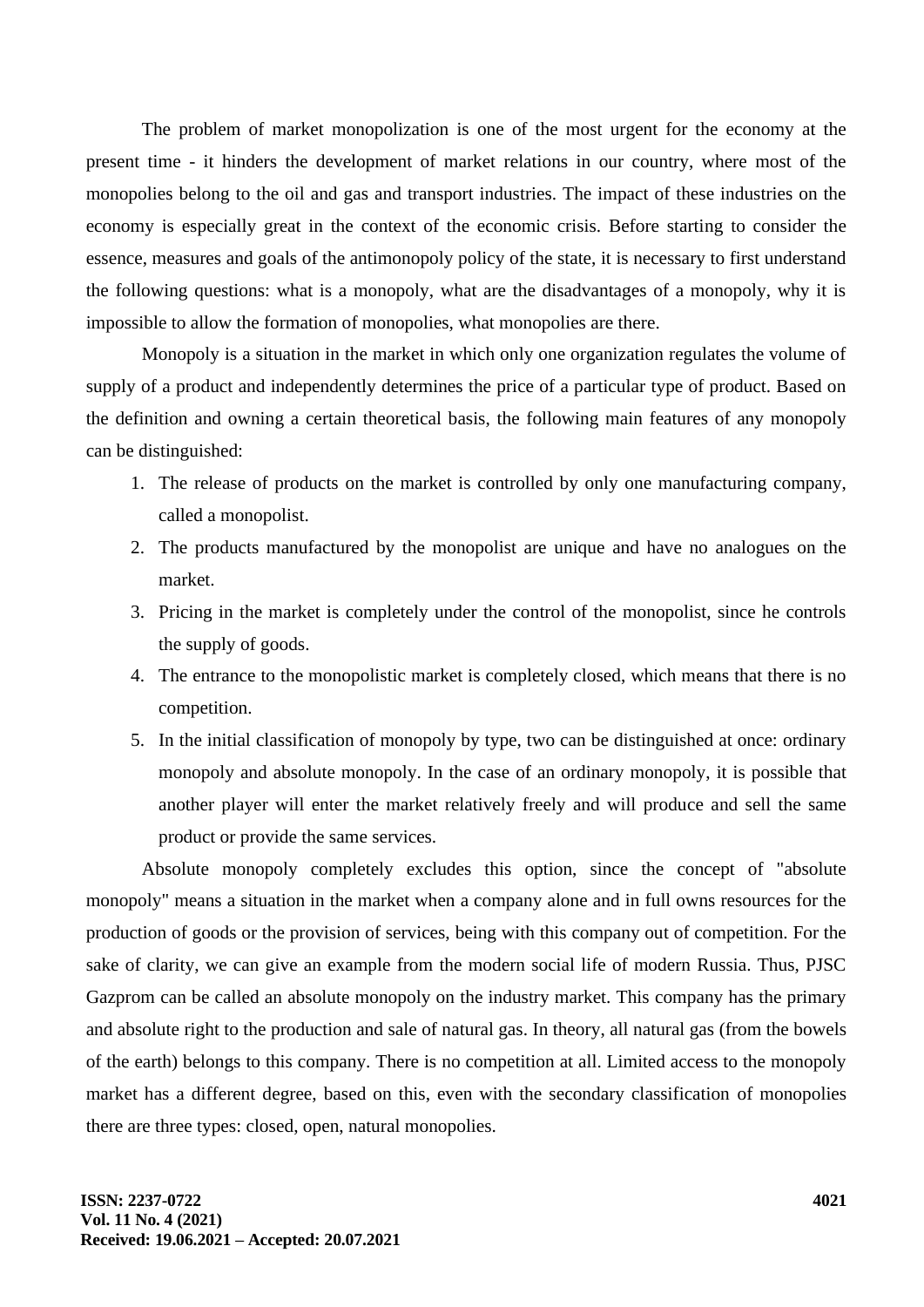A closed monopoly arises as a result of the normative consolidation of the exclusive right of an organization to produce certain products. Regulations of this nature either discourage the emergence of other manufacturers in the industry or prohibit the use of someone else's intellectual property. The prohibition of the use of someone else's intellectual property is expressed primarily in patent law and the institution of copyright.

As for an open monopoly, it is characterized by the fact that an enterprise that has recently appeared on the market becomes a monopoly producer of a product due to the exceptional qualities of a product that is unique to the consumer. However, this type of monopoly is characterized by a short-term period of dominance of one firm and the transient deprivation of its title of "monopolist", since the products manufactured by the company are not protected by law, and therefore competing firms, other market players are not prohibited from copying products from others, and as a result, the product loses its uniqueness, monopoly ceases to exist.

Natural monopoly occurs when the long-term costs of an entire industry reach a minimum only when there is one firm in the market. In such industries, the optimal scale of production of a good is close to or exceeds the volume for which there is a demand, sufficient to cover production costs.

Market monopolization is a completely natural process for the market, since every firm seeks to absorb the whole industry. Nevertheless, some factors can be identified that contribute to the emergence of a monopoly:

- Constant absorption of companies by each other and their merger.
- Government policy: protectionism, legal barriers<sup>2</sup>.
- The ownership of a particular firm of non-reproducible and rare resources.

And, of course, it is worth mentioning the positive and negative aspects of the monopoly structure of the market. The advantages, first of all, include the large technological capabilities of the monopolist. It is obvious that large companies have concentrated large capital, which allows them to work on a qualitative improvement of the product, which helps to reduce production costs. It is these companies that contribute to scientific and technological progress. They are also more resistant to various crises.

However, the following disadvantages of monopolies can be distinguished:

More often than not, monopoly firms overcharge, conduct a pricing policy that is not entirely fair towards the consumer.

<sup>&</sup>lt;sup>2</sup> Protectionism is the foreign trade policy of the state aimed at temporarily restricting the import of imported goods and supporting the production of similar domestic goods and services.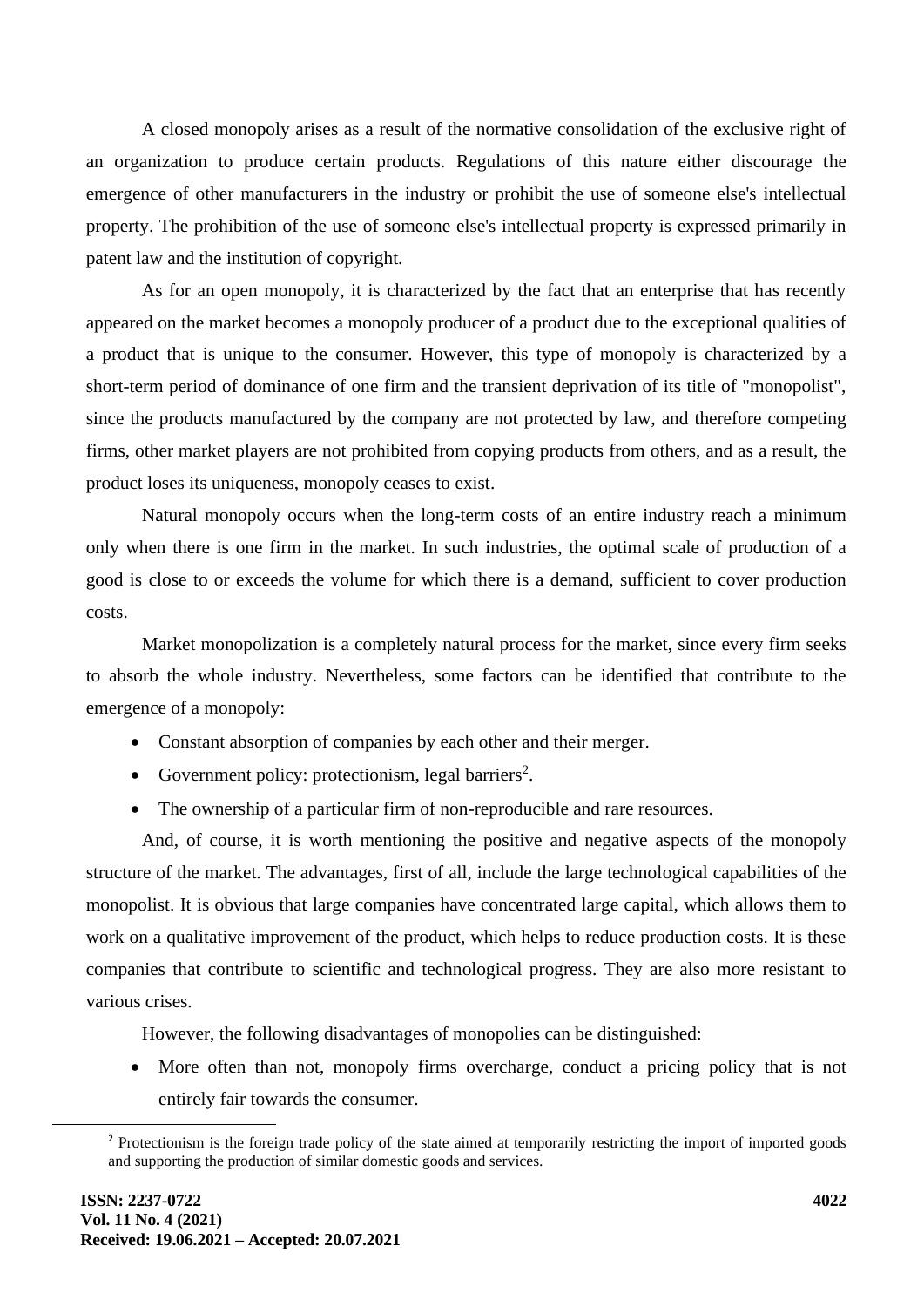- A side effect of the absence of competitors is the low quality of goods.
- Monopoly deprives consumers of choice.
- The presence of a desire to stagnate, since there are simply no competitors who would keep each other "in good shape".

Obviously, everyone determines the very nature of such a phenomenon as monopoly, whether it is positive or negative. Based on the foregoing, in our subjective opinion, monopoly has more negative sides.

The behavior of the firm must be considered both in open monopoly and in closed monopoly. Let's start with an open monopoly, where a monopoly enterprise can choose two models of its behavior. The first involves setting a price that maximizes economic profit. This model is suitable for a shorter-term interval, and more often it is typical for the market of new goods or services, for which obviously inflated prices are set for the first time. However, this model is not long-term, since over time new organizations enter the market offering similar products to the consumer, and therefore the old company is forced to change its strategy in order to avoid bankruptcy and work "in the red".

The other model is more tactful and advantageous. Here the firm sets a price that yields a moderate profit, and thus avoids the undue attention of potential competitors in the field. This strategy is more attractive to those low-cost firms that generate profits at a relatively low cost.

In the case of a closed monopoly, firms appropriate the rental income. Under such a model, there is a struggle between two parties: one seeks to preserve rental income, the other does everything to break down barriers to gaining access to this income. The main threat to an enterprise operating in a closed monopoly is the emergence of firms producing substitute goods. This leads to a decrease in demand for monopoly products.

Obviously, prices under monopoly conditions are set by the monopoly firm, proceeding from their specific goals. Since there is one firm on the market, this means that the demand curve of the enterprise coincides with the demand curve of the industry. The monopolist has a choice: he can reduce or limit the volume of sales in order to maintain a high price, or he can reduce the price to increase the volume of sales. The graph looks like this.

Because of the barriers to entry into the industry, the monopolist secures itself from potential competitors and supplies itself with long-term profits.

According to the form of existence, monopoly is divided into four types: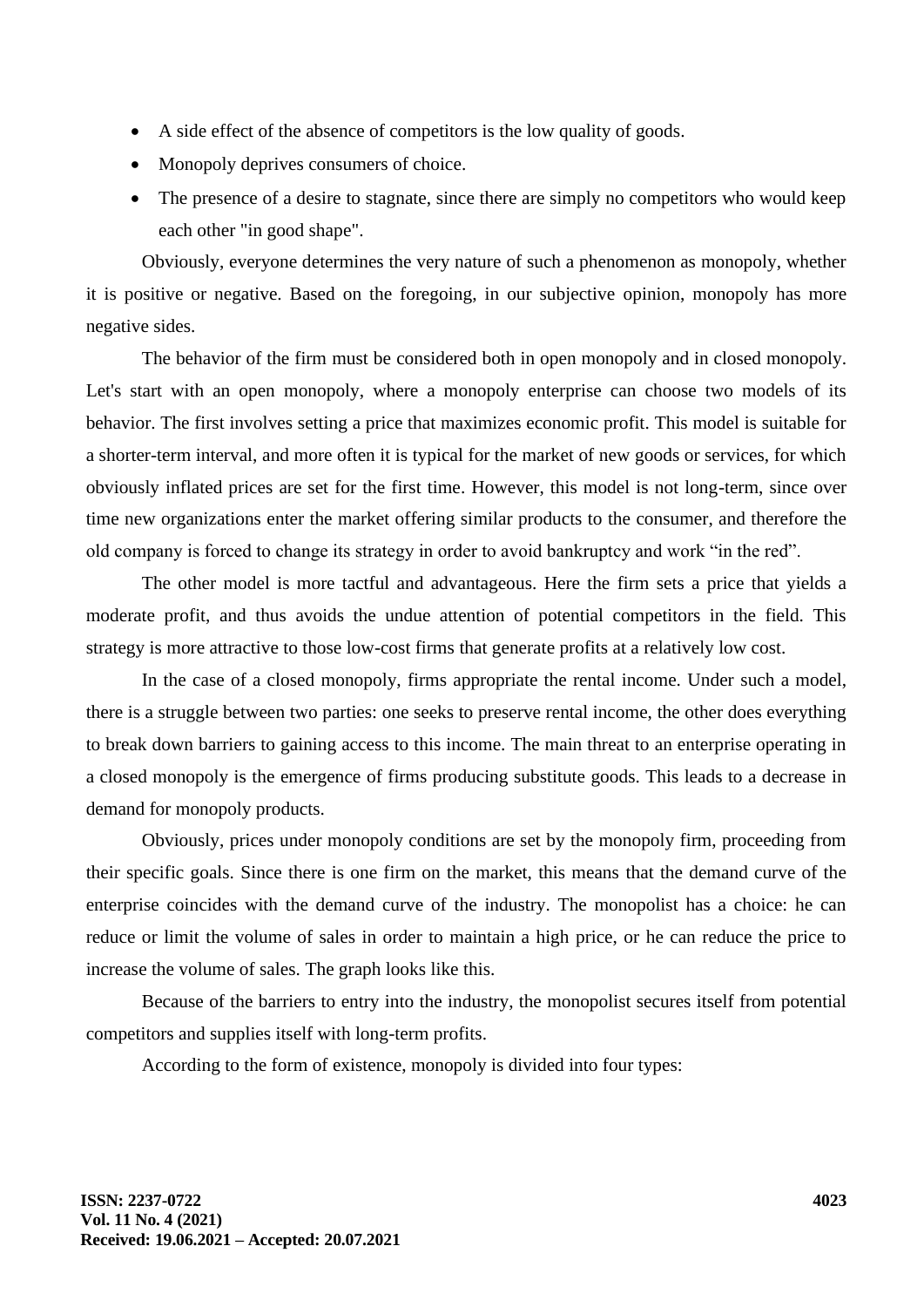- Cartel (major market players cooperate and, through collegial decisions (collusion), determine prices and divide the sales market, but at the same time retain financial independence).
- A syndicate (an association that is engaged in joint sales of products and as a result of distribution of profits, while maintaining production independence).
- Trust (a society in which there was a complete unification of property for joint production and sale of products, while financial and production independence is lost).
- Concern (association of trusts or companies depending on a particular monopolistic group and type of market).

To determine a monopoly market, it is necessary to evaluate a number of criteria for the functioning of this market. So, there are the following signs of a monopoly:

- 1. The monopolistic market is represented by one large seller and many buyers.
- 2. Manufactured products are irreplaceable and non-analogous (unique, ie there are no substitutes).
- 3. Entry of new firms to the market is extremely difficult or impossible due to the presence of barriers. Barriers include: the presence of a production license, a product (provision of a service), a major player has a monopoly on any type of activity, large enterprises and lower prices for the goods they produce).
- 4. Difficulty or impossibility of obtaining complete and objective information regarding the entire market.

The advantages of a monopoly are extremely few, but there are more than enough disadvantages.

The pluses include:

- The profitability of using the services of a large and wealthy monopolist in some areas of the economy, where imposing duties on a non-monopolist may be impractical.
- The greatest resilience during crises and a difficult economic situation in the country. At the same time, the cons:
- Total or almost total control over pricing in the market (either too high or too low prices are set).
- Irrational distribution of resources (all or almost all resources (goods and services) are under the jurisdiction of one monopolistic company).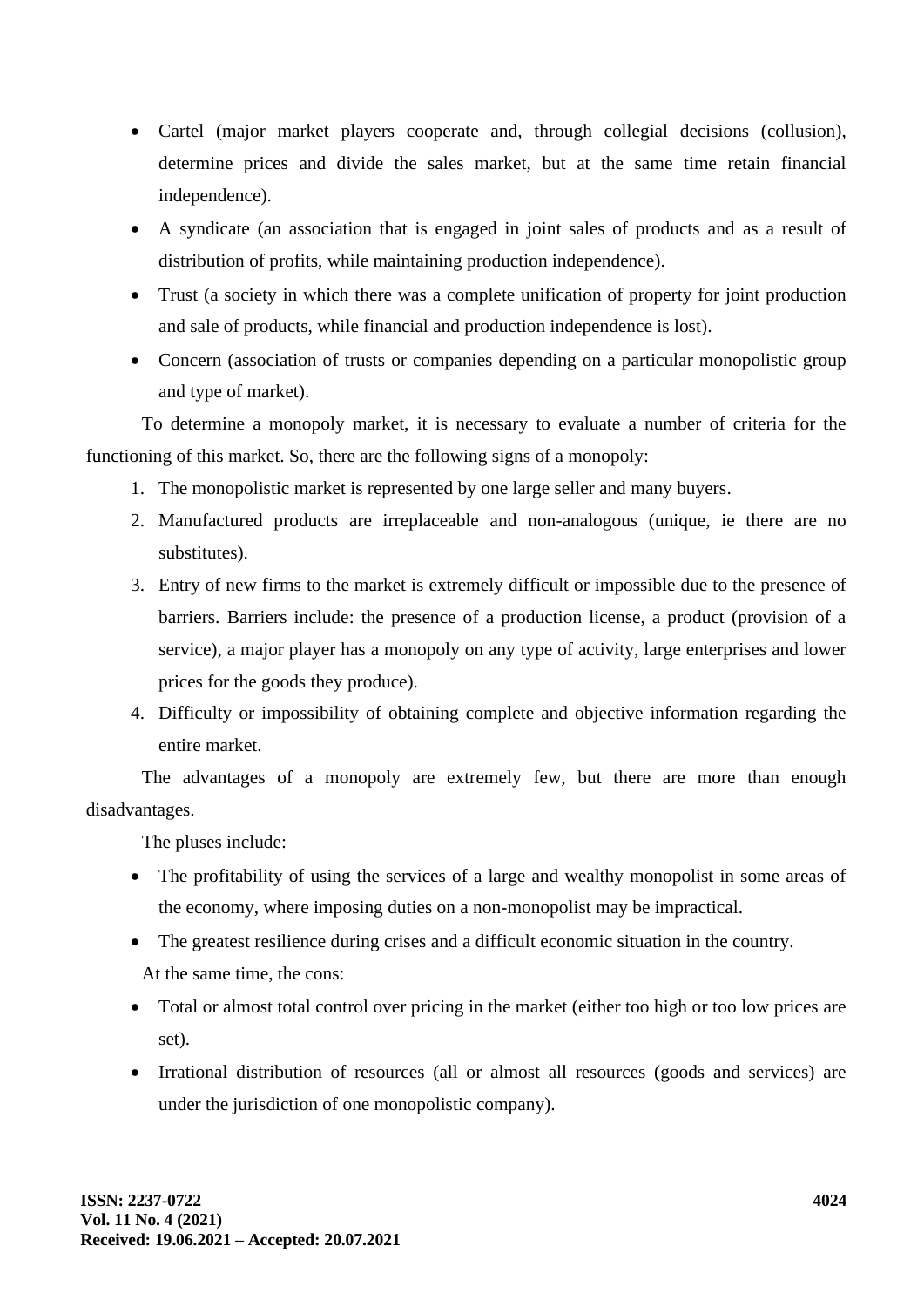- Lack of competition (the lowest level of incentives to develop and improve the price / quality ratio).
- Economic stagnation in the market and slowing down of scientific and technological progress.
- The ability to take the form of an administrative dictate (replacing the economic mechanism).

After analyzing the balance of pluses and minuses, one can come to the conclusion that the monopoly market is extremely ineffective, with the exception of some situations when the monopoly can meet high requirements, when other players are unable to do so for a number of reasons.

The impact on the economy is due to the fact that the monopoly from the very beginning suppresses and removes competitors from the market, i.e. eliminating partially or completely competition, and its inherent advantages. Monopolies also negatively affect pricing, this factor is clearly visible when the average prices for goods and services increase. In the course of their activities, monopolies are interested in making demand predictable in their own interests, but not in the interests of the consumer.

The action of market competition and a free market inevitably gives rise to a monopoly that changes the conditions of competition, and the mechanisms of the functioning of the market system are under attack.

Due to the high level of concentration of economic resources, monopolies create opportunities for accelerating technological progress. However, these opportunities are realized in cases where such acceleration contributes to the extraction of monopoly high profits. Joseph Schumpeter and other economists have argued that large firms with significant power are desirable in economics because they accelerate technological change, since firms with monopoly power can spend their monopoly profits on research to protect or strengthen their monopoly power. By doing research, they provide benefits to themselves and to society as a whole. However, there is no convincing evidence that monopolies play a particularly important role in accelerating technological progress, since monopolies can delay the development of technological progress if it threatens their profits.

Therefore, in order to regulate the activities of monopolies in a market economy, it is necessary on the part of the state to pursue an antimonopoly policy.

Antimonopoly policy of the state is a set of measures implemented by the current government in order to combat unfair methods of competition and prevent market monopolization.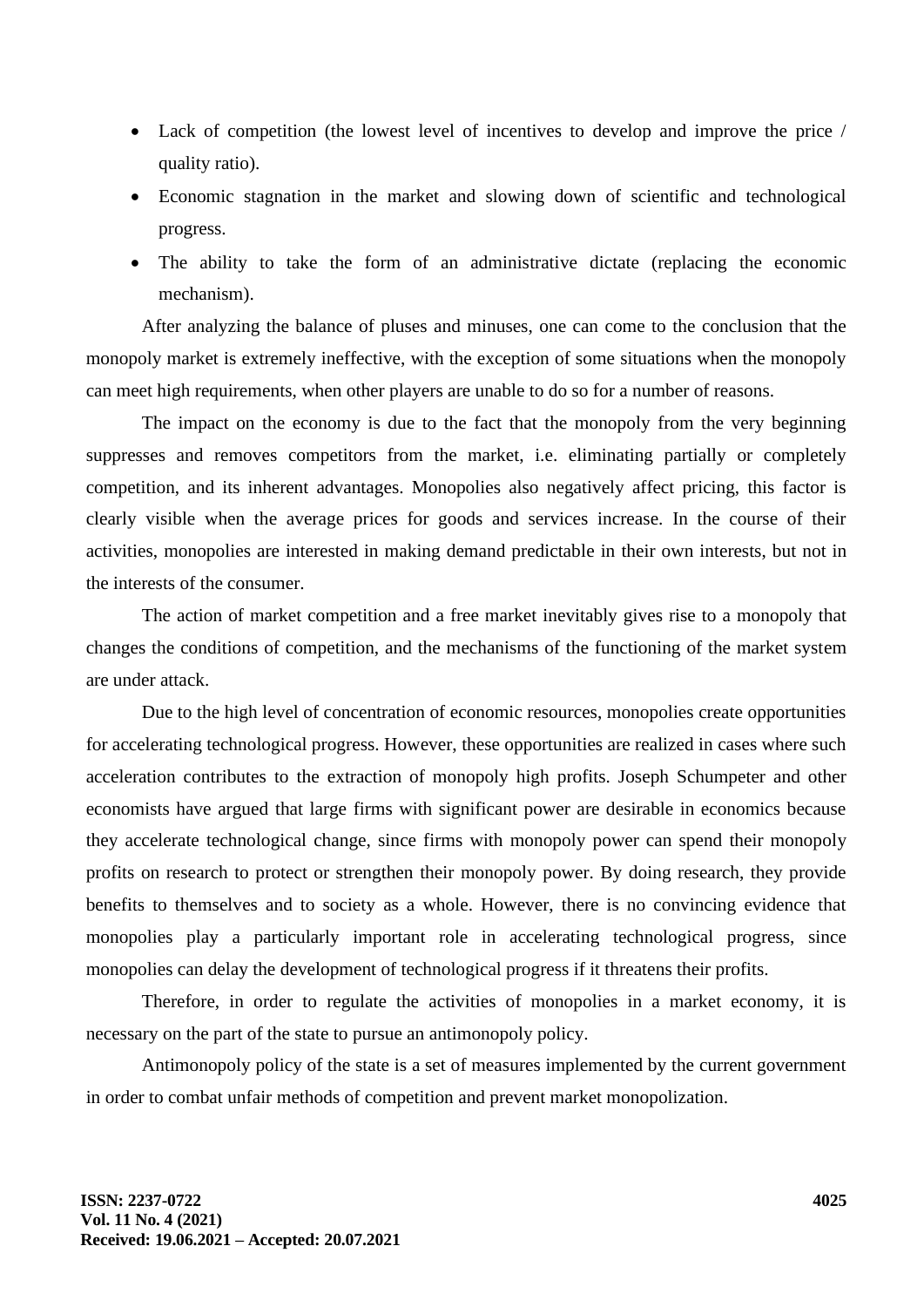Of course, the main instrument for implementing such a policy is the legislative activity of the state, which is understood as the publication of normative legal acts that consolidate the system of rules for the functioning of the market and prevent the absorption of an entire industry by one firm. This takeover should be prohibited by law, and accordingly, in case of violation of the rule of law, certain sanctions should be applied to the company seeking to monopolize the market. In the current legislation of the state, the prohibition of various kinds of restrictions on freedom of competition should be enshrined.

Also, the state, as an antimonopoly policy, can create state bodies, departments that analyze and monitor the market in order to identify violations of competition. Favorable competitive environment in the spheres of activity of economic entities that are not natural monopolies:

- 1. Equal access to goods (works, services) of natural monopolies, and the development of competition in potentially competitive types of their activities.
- 2. Termination of anticompetitive interference of government bodies in the functioning of markets, high efficiency of budget expenditures when placing state and municipal orders.
- 3. Effective implementation of state policy in the field of control over foreign investment in business entities of strategic importance for ensuring the country's defense and state security."

These goals can be attributed to state organizations that pursue the goal of preventing monopolization of the market, any state. Such bodies may have the following powers: to initiate and consider cases of violations of antimonopoly legislation; to bring to legal responsibility for violation of the relevant legislation; bring claims of violations to the courts.

Moreover, within the framework of antimonopoly policy, the state can help saturate the market with manufacturers that produce scarce goods and services by supporting entrepreneurship (large and small) by stimulating various incentives, as well as creating state-owned enterprises, which will also lead to the emergence of competition in the industry.

In general, by regulating the market by various methods, the state can pursue the following goals:

- 1. To create conditions that have a beneficial effect on the development of healthy competition.
- 2. Remove barriers blocking entry to the industry for new manufacturing firms.
- 3. Prevent situations in which the industry will be controlled by one organization.
- 4. Adopt legislation providing for certain sanctions for violation of the rules of healthy competition.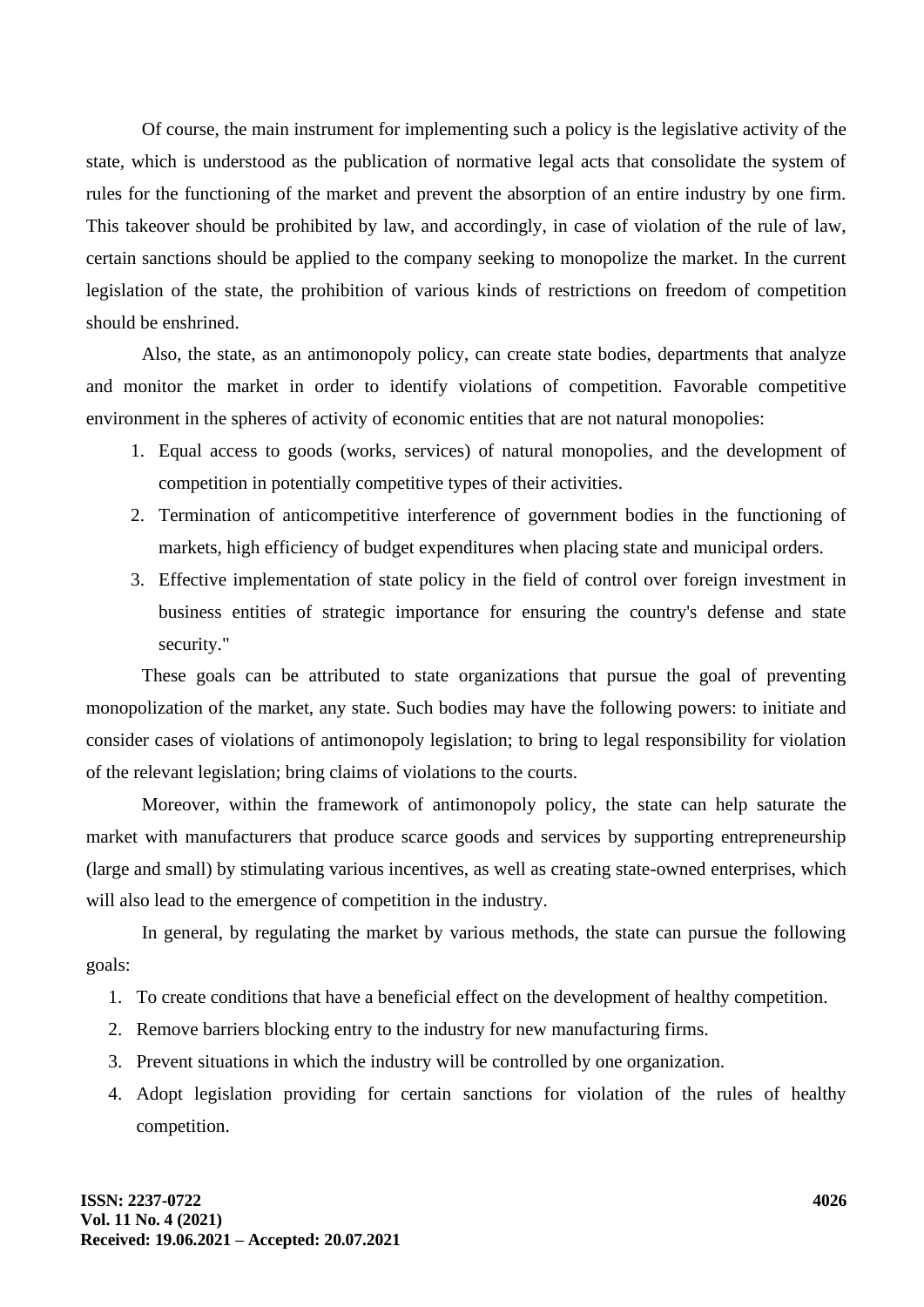One of the most important components for maintaining a stable level of competition and ensuring socio-economic stability is the state antimonopoly policy, which is pursued by the state directly through special authorities and administration, exercising total state control over compliance with the legislation related to the competition law system.

Thus, antimonopoly policy is a complex of administrative, economic and legislative measures of the state aimed at ensuring and maintaining the efficiency of the functioning of a competitive market, as well as optimizing the market structure and preventing the formation of monopolies.

The main objectives of the antimonopoly policy include:

- 1. Creation, provision and protection of the necessary conditions for high-quality and effective development of both competition and entrepreneurship for the benefit of the national economy;
- 2. Elimination of illegally created barriers to entry into any market, elimination of any illegal restrictions for the development of competition, which makes it possible to exclude monopoly actions of companies and the dictates of an economic entity.
- 3. Legislative definition of liability and subsequent sanctions for monopoly actions that violate the rules of fair competition.
- 4. Protection and provision of opportunities for the development of small and medium-sized businesses, avoiding arbitrariness on the part of large and well-established businesses.
- 5. Creation of all conditions for the development and strengthening of the national economy.

Antimonopoly policy of the state is also lawmaking, the purpose of which is to prevent companies from using market power, legislative measures include:

- 1. Prohibition of collusion (cartel agreements) aimed at ensuring a certain level of prices and production.
- 2. Strict control over mergers and acquisitions of the company, preventing the emergence of a company that will gain control over the offer.
- 3. Forced demonopolization under the threat of complete liquidation and other sanctions (crushing of existing monopolies).
- 1) Prohibition of collusion (cartel agreements) aimed at ensuring a certain level of prices and production.
- 2) Strict control over mergers and acquisitions of the company, preventing the emergence of a company that will gain control over the proposal.
- 3) Forced demonopolization under the threat of complete liquidation and other sanctions (crushing of existing monopolies).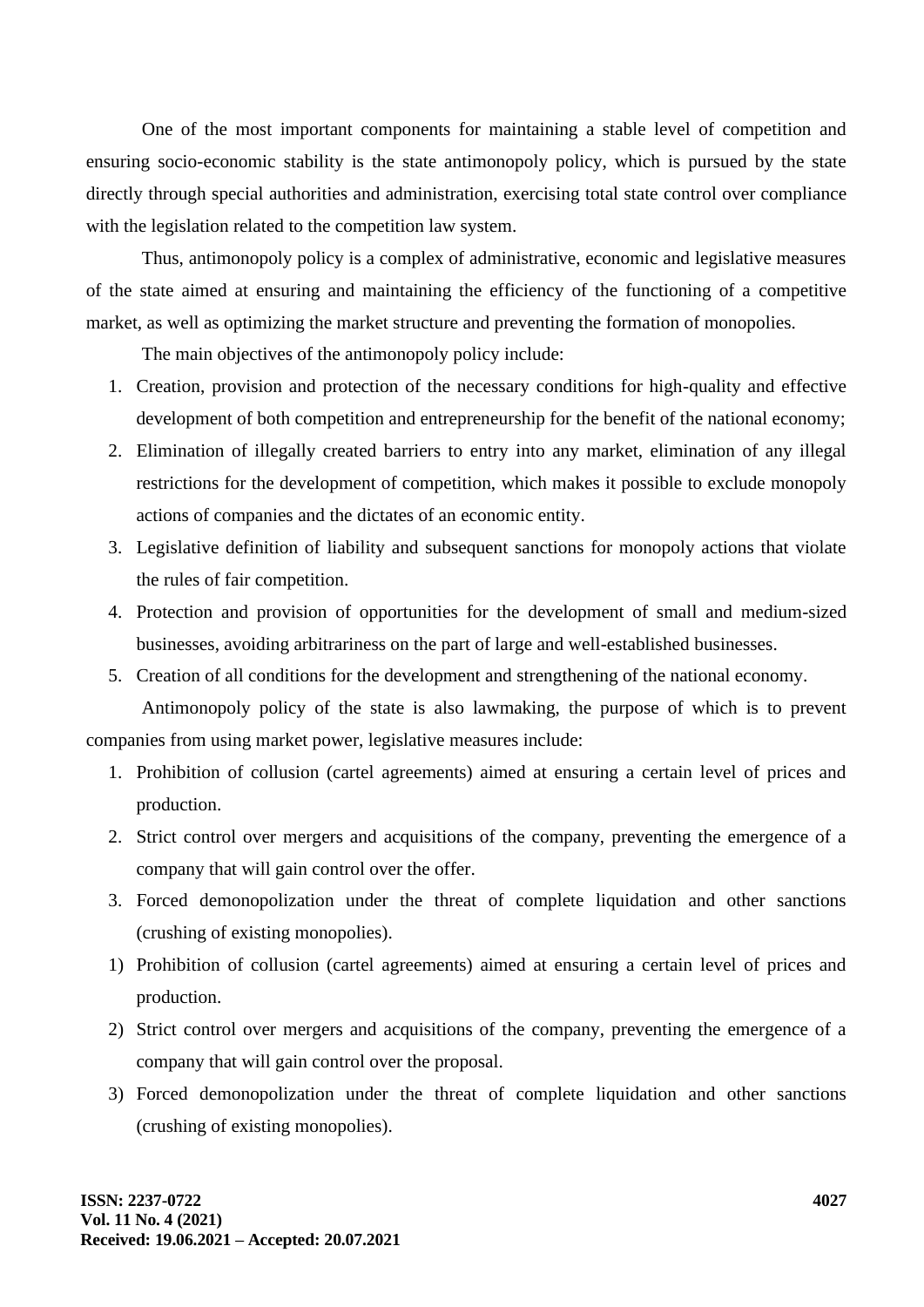Direct (administrative) measures of antimonopoly policy include:

- 1. Setting prices at the level of average costs.
- 2. Ban on the establishment of illegal barriers to entry into the market.
- 3. Prohibition of illegal mergers and any monopoly collusion.

Indirect (economic) measures of antimonopoly policy include:

- 1. Licensing of business entities by type of activity.
- 2. Support for small and medium-sized businesses (market liberalization).

In modern Russia, serious attention is paid to antimonopoly regulation. Competition and antitrust laws are well developed, regulating liability for violations of established rules in the field of market trading.

The specialized body for the enforcement and implementation of the antimonopoly policy is the FAS, the Federal Antimonopoly Service. It is endowed with the appropriate powers to monitor markets and suppress the activities of monopolies through penalties or other measures to hold them accountable for violations.

The FAS has a number of tools in its arsenal to influence monopoly, these include:

- High taxes for monopolies in order to reduce the profitability of companies.
- **IF** In order to prevent and restrain the inflation rate, strict control over prices and pricing in general is being implemented.
- Full state ownership can be established on the monopoly.
- Regulation of large-scale industry and other strategically important industries is carried out by the state, which makes it possible to quickly monitor the price level, control production volumes, and the entry and exit of companies.

Also, the Government, together with the FAS, is implementing the following measures in practice:

- 1. Activation of competitive market structures to counter monopolies.
- 2. A set of measures aimed at preventing the activities of monopolies, stopping their work by legislative means.
- 3. Strict control over pricing in the country and an immediate response to unreasonably low or high prices.

Antimonopoly policy is one of the directions of state regulation of the economy, representing a set of state measures (relevant legislation, taxation system, denationalization, denationalization and privatization of property, encouraging the creation of small enterprises, etc.) aimed against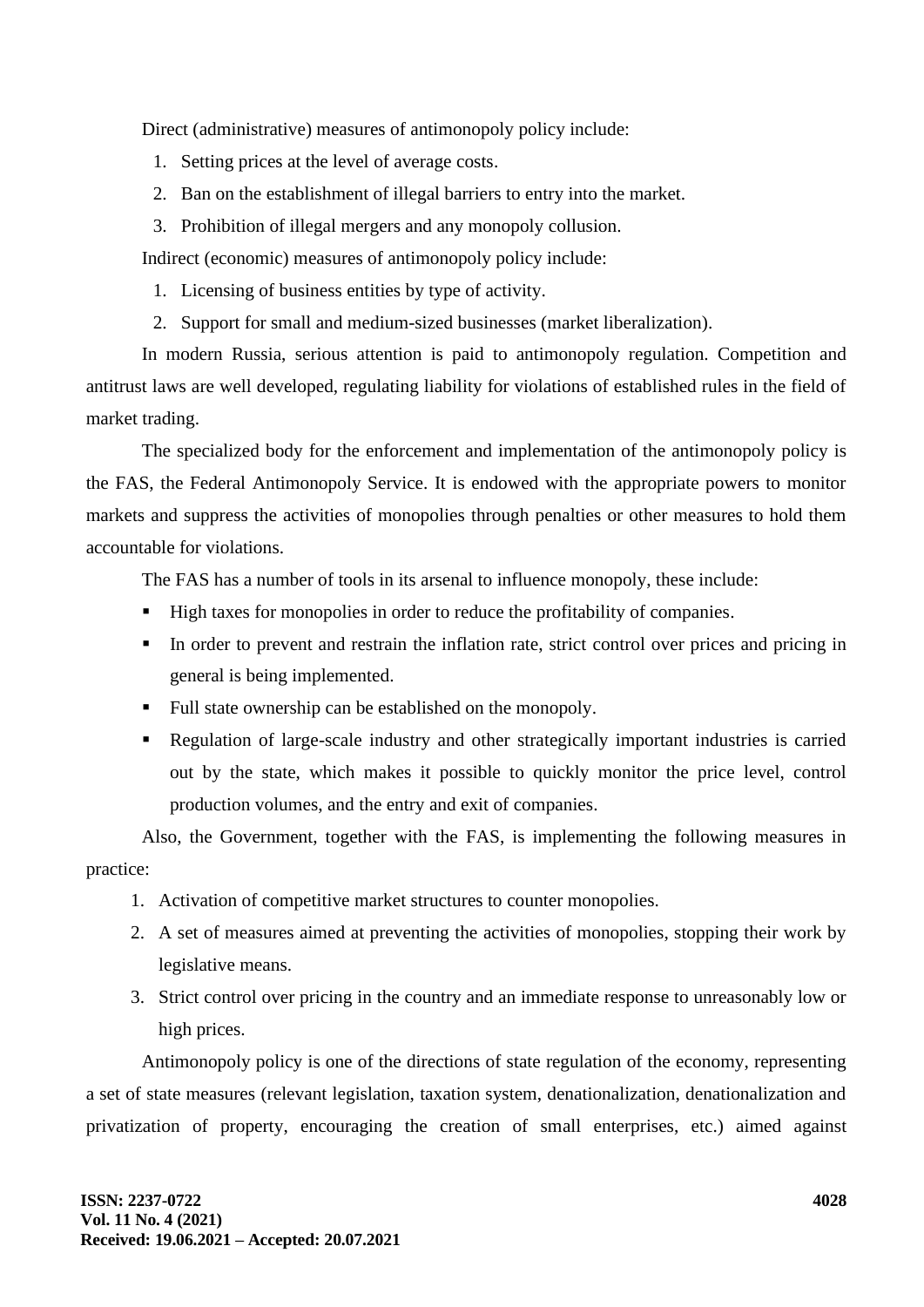monopolization of production and the market and ensuring the development of competition among producers.

Antimonopoly legislation - legislatively enshrined fundamental rules of activity in the market of economic entities, state authorities and administration.

The state does not seek to make all markets completely competitive, but tries to eliminate serious market deficiencies. It creates an environment where competition is encouraged rather than monopoly, where the first option is more profitable than the second. Thus, antimonopoly policy is an instrument of administrative regulation of the economy in order to prevent violations of the economic equilibrium or socially undesirable changes, its main points are:

- Protection and promotion of competition.
- Control over firms that occupy a dominant position in the market.
- Price control.
- Protection of interests and assistance to the development of small and medium-sized businesses.

The state seeks to prevent the transformation of big business, which has arisen on the basis of concentration and centralization of production and capital, into a monopoly that disrupts the normal functioning of the market mechanism. The state controls the processes of mergers of corporations, and not all of them are recognized as legal and permissible. It is against such monopolies, which have arisen on the basis of the centralization of capital, that antitrust legislation is primarily directed against. However, it should be remembered that the goal is not to fight against individual companies, but to prevent the deterioration of the competitive environment.

The inconsistency of such a phenomenon as monopoly is reflected in special legislation. On the one hand, antitrust legislation is aimed at protecting consumer rights, and on the other, it is designed to encourage the process of concentration of production and the formation of large corporations, if this is due to the development of scientific and technological progress and the conditions of competition in world markets $3$ .

There are different systems of antitrust regulation in the world: American, European, Japanese.

In the United States, the interests of maintaining competition in the national market have a clear priority in comparison with other tasks of the country's economic development, including the preservation of non-competitive industries and companies.

<sup>3</sup> Sanko G.G. Monopoly and Antitrust Regulation. - Minsk: BSEU, 1997.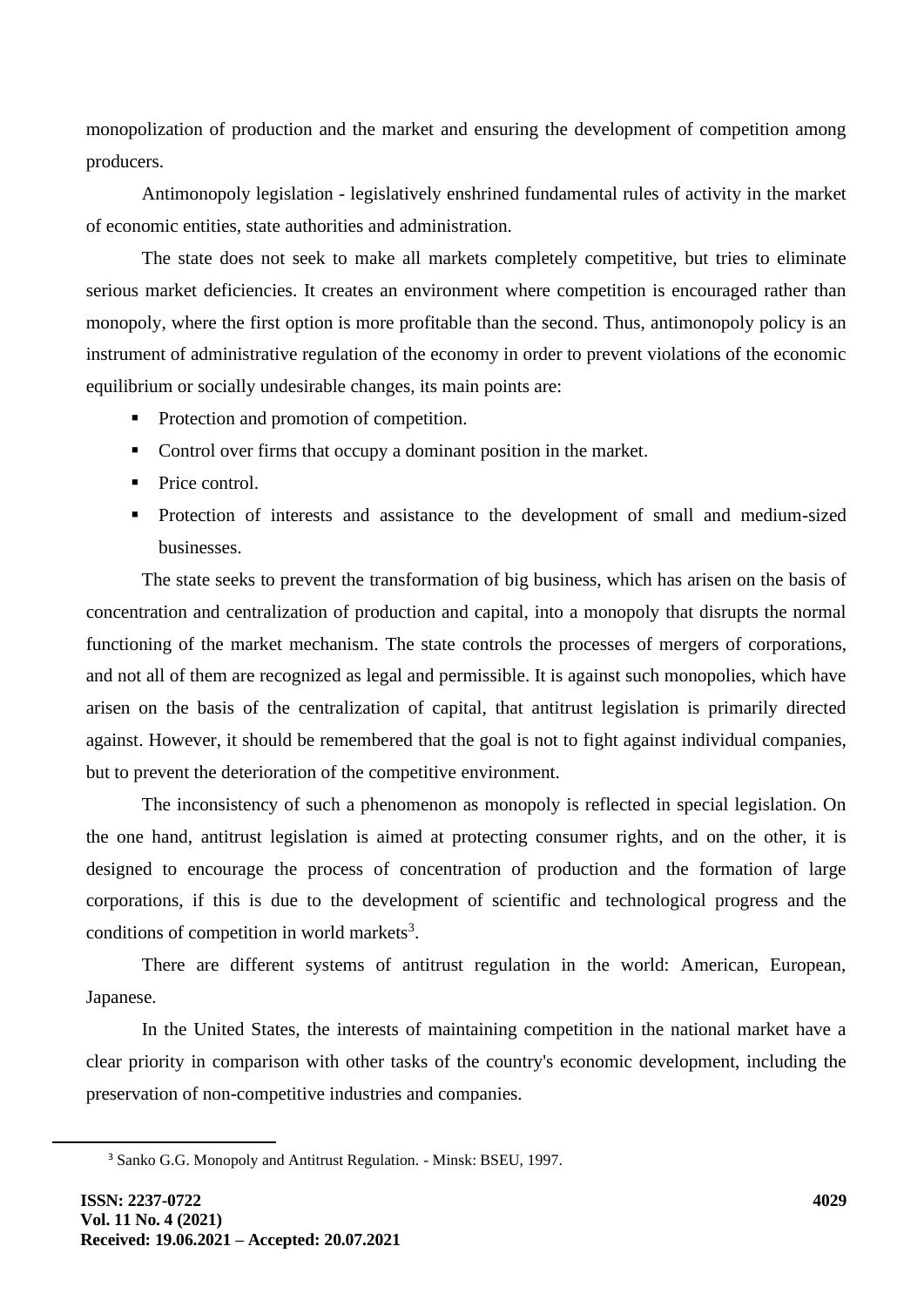In the countries of the European Union, monopolistic activity, in principle, is not excluded or prohibited, but is allowed, but only as long as it does not violate the conditions established by law. Such a system is inherently protectionist in relation to serious competition from outside.

Compared to the American system, in the European one, maintaining competition is less priority than the preservation of national producers among the EU countries, and methods of interfirm interaction are also allowed.

In Japan, to ensure the capture and retention of positions in international markets, forms of inter-firm interaction are also allowed, which clearly contradict the interests of competition between national companies, including in the domestic market.

As for Russia, the European model is taken as a basis here, since the need for the existence of state monopolies in such areas as, for example, the nuclear complex, defense production, etc. is obvious.

In general, the development of antimonopoly regulation abroad is characterized by a transition from strict antimonopoly regulation, prohibitions and prescriptions to a more widely understood antimonopoly regulation as an integral part of the policy of maintaining competition, to understanding the place of antimonopoly activity in state regulation. At the same time, predominantly quantitative criteria for assessing the position and behavior of firms are being replaced by qualitative characteristics of the efficiency of markets and industries with the application of antimonopoly legislation. The policy directed against the emergence of monopoly is replaced by a more flexible approach - not against monopolies in general, but against the consequences of monopolization.

The antimonopoly policy of the Russian Federation also uses bans on anticompetitive actions of the authorities and administration. The formation of market relations implies the elimination of direct interference of state bodies and government in the activities of firms and enterprises. At the moment, the law prohibits the creation and approval of a number of normative acts and perform certain actions that, by their specificity, can restrict the independent activities of enterprises and competition in a certain area, as well as those that create prejudicial or convenient conditions for some enterprises, but to the detriment of others and thus, they restrict direct competition in the market and infringe on the interests of enterprises and people.

In addition to direct antimonopoly regulation, there is also indirect one. It consists in supporting the competitive environment not by limiting the concentration and centralization of capital, but by stimulating or supporting the development of medium-sized businesses through government orders and attracting foreign investment. In other words, the support of potential competitors of the monopolist is carried out by means of "invisible regulators" of the state. In modern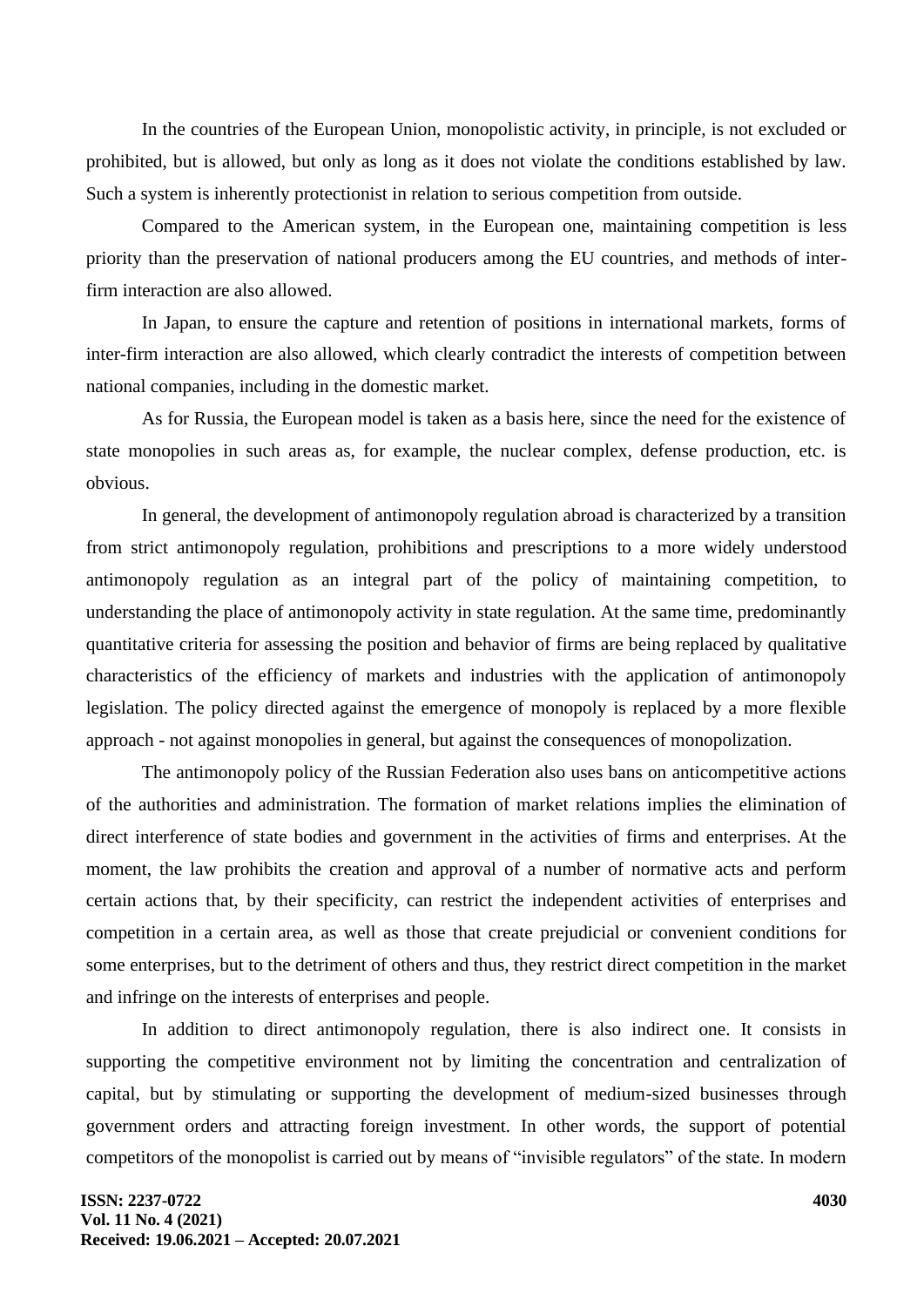economic theory and practice, there are two main groups of methods for regulating natural monopolies: price and non-price methods<sup>4</sup>.

If we talk about the conclusion, we can say that in the regions there is a fairly large problem associated with the monopolization of various local industries and the existence of various monopoly associations.

Thus, it can be concluded that monopoly is a serious problem in the market economy and requires immediate control by the state. Relying on existing laws and adopting new, really working laws aimed at limiting monopoly power and preventing the creation of new monopoly entities, pursuing an effective antimonopoly policy, it is possible to solve the problem of monopoly. The antimonopoly body prevents cartel collusion, which, in turn, has a detrimental effect not only on the economy of the state as a whole, but also on every citizen in particular, for example: an increase in prices for car parts by three large manufacturers, at the exit of a cartel collusion, we get profit for companies and unreasonable spending for the buyer.

In conclusion, it is worth summarizing all of the above. In some cases, the activities of monopolies have a positive impact, moreover, in some areas, without a serious and well-to-do monopoly, it is impossible to perform a certain work qualitatively and for a reasonable price. However, on a national scale, the existence of many monopolies has an extremely detrimental effect on the economy: on the allocation of resources, on pricing, on the possibility of small and mediumsized businesses entering the market. The presence of fair competition has much more advantages than the presence of monopolies in each market, fair competition provides: the presence of incentives to improve their products, the distribution of resources in accordance with specific demand, an overall positive impact on the national economy of the state.

#### **2. Conclusion**

Antimonopoly policy is inherent in any developed state with a market economy, with the help of a special body and special measures of restraint and influence, the activities of illegal and negatively influencing the market monopolies are suppressed. With the help of antimonopoly policy, inflation is slowed down, prices and production volumes are regulated.

<sup>4</sup> Competition theory: a textbook for students of economic specialties. - Saratov: Publishing house of the Saratov State University named after N.G. Chernyshevsky, 2014. - 54 - 59 p.